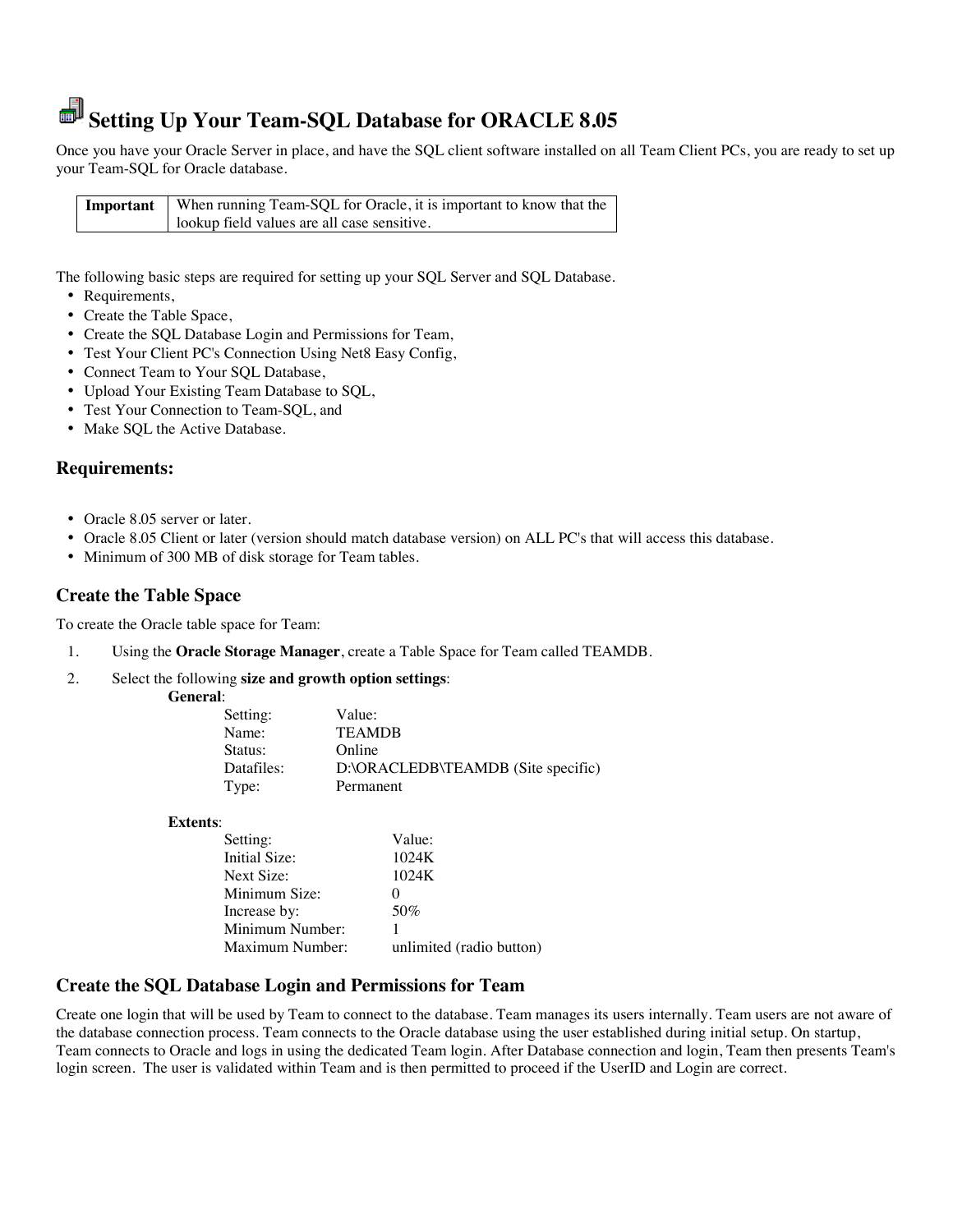To create the login and set permissions for Team:

- 1. Using the **Oracle Security Manager**, create a login called **TEAM**.
- 2. Team needs **full access** to create, delete, alter, read and write tables. Here are the recommended settings:

#### **General**:

| Setting:                    | Value:         |
|-----------------------------|----------------|
| Name:                       | <b>TEAM</b>    |
| Profile:                    | <b>DEFAULT</b> |
| Authentication:             | Password       |
| Password:                   | (choose one)   |
| <b>Expire Password Now:</b> | unchecked      |

#### **Table Spaces**:

| Setting:   | Value::       |
|------------|---------------|
| Default:   | <b>TEAMDB</b> |
| Temporary: | <b>TEAMDB</b> |
| Status:    | unlocked      |
|            |               |

### **Roles/Privileges**:

**Privilege Type: Roles** 

Granted:

| CONNECT:           | Admin Option Checked Default Checked |  |
|--------------------|--------------------------------------|--|
| DBA:               | Admin Option Checked Default Checked |  |
| EXP FULL DATABASE: | Admin Option Checked Default Checked |  |
| HS ADMIN ROLE:     | Admin Option Checked Default Checked |  |
| <b>RESOURCE:</b>   | Admin Option Checked Default Checked |  |
|                    |                                      |  |

 **Privilege Type: System Privileges**  Granted:

> ALTER DATABASE Admin Option Checked<br>
> CREATE ANY TYPE Admin Option Checked UNLIMITED TABLESPACE Admin Option Checked UPDATE ANY TABLE Admin Option Checked

Admin Option Checked

#### **Object Privileges**

No changes made.

#### **Quotas**

None set.

# **Test Your Client PC's Connection Using Net8 Easy Config**

To check that you can connect to your Oracle server, without running Team:

- 1. Run the **Oracle Net8 Easy Config** from the Oracle for Windows 95 program group from a client PC.
- 2. Select **Test** as your Action.
- 3. Select your **service** (i.e. TEAM.WORLD).
- 4. Select the **Next > b**utton.
- 5. Enter your **database logon information**:

For example:

Username: team Password: team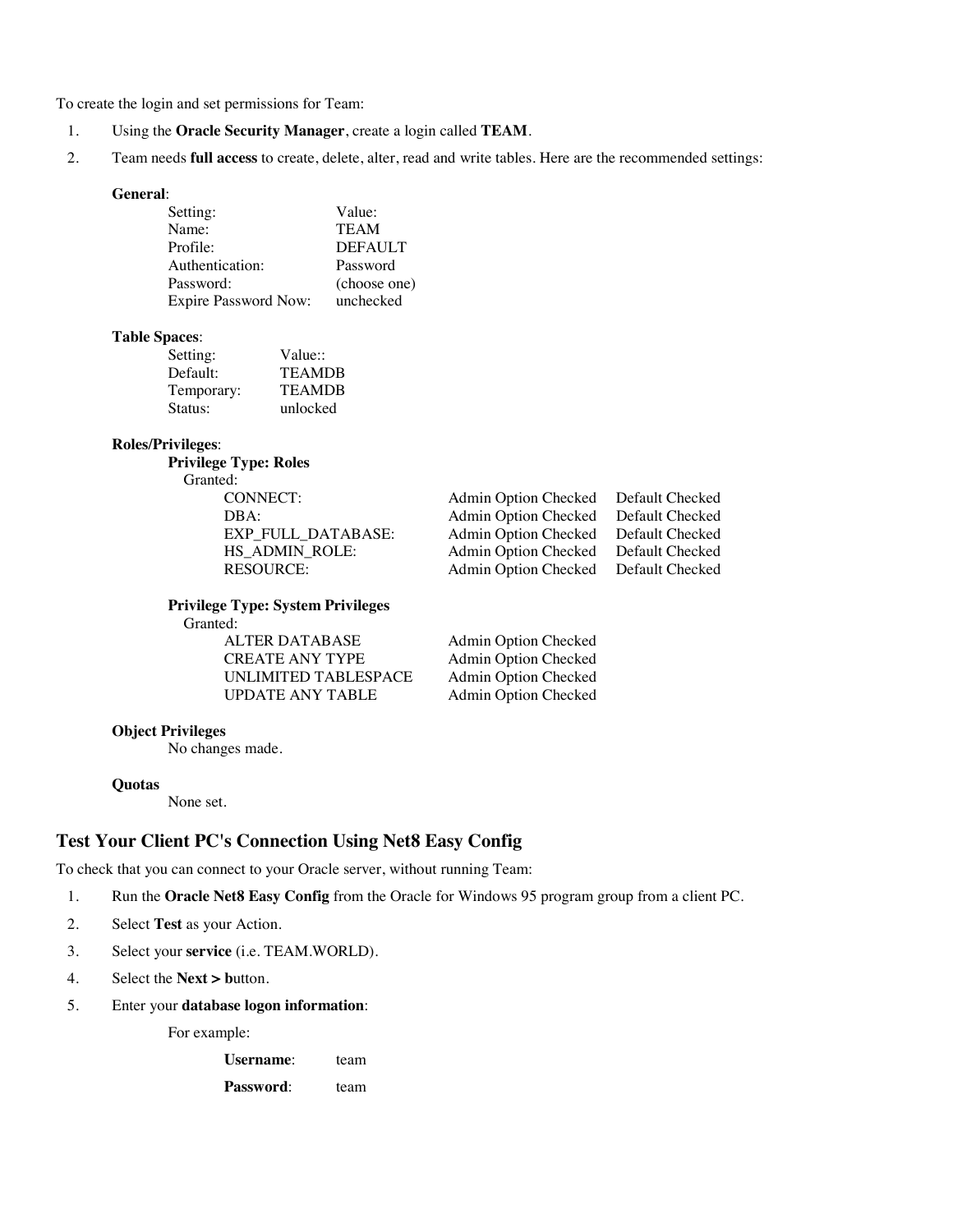- 6. Select the **Test** button.
- 7. If everything is configured properly, you will have a connection test that is successful.
- 8. Select the **Done** button.
- 9. Select the **Finish** button to complete your test and exit the Net8 Easy Config program.

## **Connect Team To Your SQL Database**

To connect Team to your SQL Database:

1. Select **Admin | Database Utility** from the TeamView or Work Request menus or start **TEAM Database Utility** from the Alexsys Team Program Group to open the **Alexsys Team Database Utility**. Remember to log off of Team after you open the Database Utility.

2. Select the **SQL Setup** category from the Alexsys Team Database Utility window (see figure below).

#### **Alexsys Team Database Utility - SQL Setup**

| <b>EAlexsys Team Database Utility</b>      |                                          |                                                                              |                                         |                                           | $\vert x \vert$                                      |  |
|--------------------------------------------|------------------------------------------|------------------------------------------------------------------------------|-----------------------------------------|-------------------------------------------|------------------------------------------------------|--|
| SQL Setup - \\Server_2\Alexsys\Team        |                                          |                                                                              |                                         |                                           |                                                      |  |
| Choices:                                   | Server Type:                             | Oracle                                                                       |                                         |                                           |                                                      |  |
| H<br>Backup<br>ħ<br>Compact/Repair         | Oracle TNS:                              | Team                                                                         |                                         |                                           |                                                      |  |
| Ù.<br>Shutdown                             | User Name:                               | team                                                                         |                                         |                                           |                                                      |  |
| SQL Setup<br>繭                             | Password:<br>Connect<br>Active Database: | ****<br>Connected<br>Standard                                                | SQL                                     |                                           |                                                      |  |
|                                            | Tables:                                  | Company<br>LogAtt<br>Contexts<br>LogChg<br>ExtStat<br>LogCmt<br>Login<br>Log | LogRel<br>Lookups<br>People<br>Priority | Product<br>Project<br>ReqType<br>RevTable | <b>Rules</b><br>RulesReg<br><b>Status</b><br>SysInfo |  |
|                                            |                                          | $\blacksquare$                                                               |                                         |                                           | $\blacksquare$                                       |  |
| Upload SQL DB<br>Show Log<br>Close<br>Help |                                          |                                                                              |                                         |                                           |                                                      |  |

- 3. Select the **Server Type** (i.e. Oracle).
- 4. Enter the **Oracle TNS** (i.e. Team).
- 5. Enter the **User Name** (i.e. team in lowercase).
- 6. Enter the **Password**.
- 7. Select the **Connect** button.

If Team can connect to your SQL database on the SQL server, **Connected** will be displayed in the area next to the Connect button.

# **Upload Your Existing Team Database to SQL**

When you are ready to run Team using your SQL database, you must connect Team to the SQL server and upload your database to SQL. Once this is done and you do one final test to check your connection to SQL using Team, you can force all users to run Team-SQL by switching the active database to SQL.

To connect to the SQL database and upload your existing data: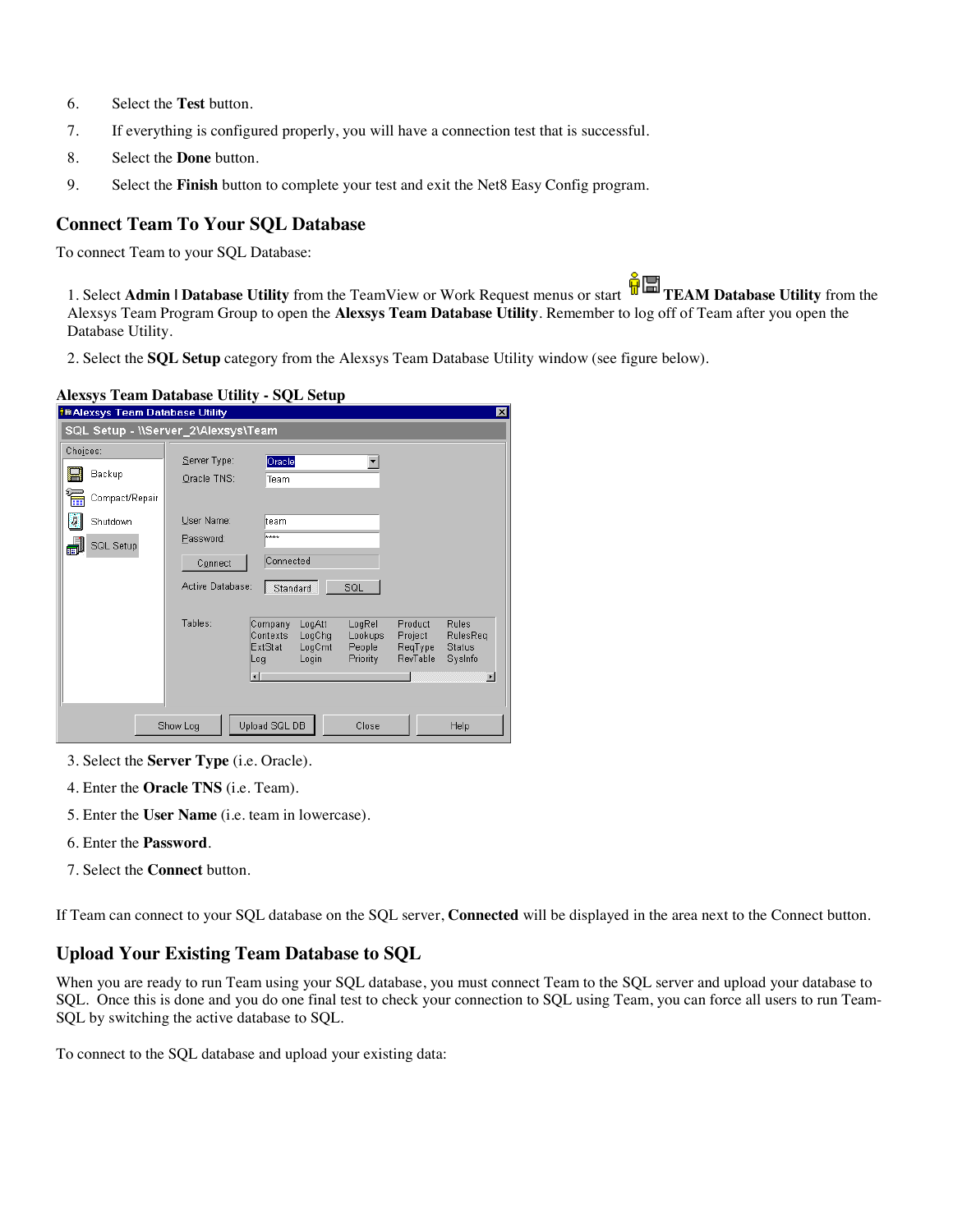1. Select **Admin | Database Utility** from the TeamView or Work Request menus or start **TEAM Database Utility** from the Alexsys Team Program Group to open the **Alexsys Team Database Utility**. Remember to log off of Team after you open the Database Utility.

2. Select the **SQL Setup** category from the Alexsys Team Database Utility window.

- 3. Select the **Connect** button.
- 4. Once connected, select the **Upload to SQL** button to upload your existing standard Team database to your SQL database.

| <b>Tip</b> You must be running with the <b>Standard</b> database as the active database in |
|--------------------------------------------------------------------------------------------|
| order to upload your database to SQL. You do not want to make SQL your                     |
| active database at this time.                                                              |

5. Once uploaded, select **Cancel** to close the Alexsys Team Database Utility.

# **Test Your Connection to Team-SQL**

Once you have uploaded your SQL database using the SQL Setup Utility, you can perform another test using Team without forcing all users to run SOL:

1. Alter the **TAM** Team shortcut on your desktop by adding an /SQL parameter to the Target in the shortcut properties. (i.e. "C:\Program Files\Alexsys\Team\Team.exe" /SQL)

2. Start Team.

3. Verify that Team is accessing the SQL database by selecting **Help | System Information** from the TeamView menu and selecting the **Database Tab** (see figure below). You should see information for the SQL server you are accessing.

#### **System Information - Database Tab - Oracle Information Displayed**

| <b>Fig.System Information</b>                                                                    |                                                                                                                                                                                                                                                 | - 101 X I |
|--------------------------------------------------------------------------------------------------|-------------------------------------------------------------------------------------------------------------------------------------------------------------------------------------------------------------------------------------------------|-----------|
| Database  <br>General                                                                            | Active Users<br>Maintenance                                                                                                                                                                                                                     |           |
| Engine Version:<br>DLL Version:<br>Engine Directory:<br>Network File Path:<br>Private Directory: | 500,500<br>5.1.0.4<br>C:\Proqram files\Borland\Common files\Bde\<br>C:\Windows\Temp<br>C:\Windows\Temp                                                                                                                                          |           |
| Type:<br>Version:                                                                                | ORACLE<br>Oracle8 Enterprise Edition Release 8.0.5.0.0 - Production<br>PL/SQL Release 8.0.5.0.0 - Production<br>CORE Version 4.0.5.0.0 - Production<br>TNS for Solaris: Version 8.0.5.0.0 - Production<br>NLSRTL Version 3.3.2.0.0 - Production |           |
|                                                                                                  | OK<br>Show Readme                                                                                                                                                                                                                               | Help      |

# **Make SQL the Active Database**

Once your database has been uploaded to your SQL database and you have tested your connection to your SQL database using Team-SQL, you can make SQL the active database to force all users to use Team-SQL.

To make SQL the active database: